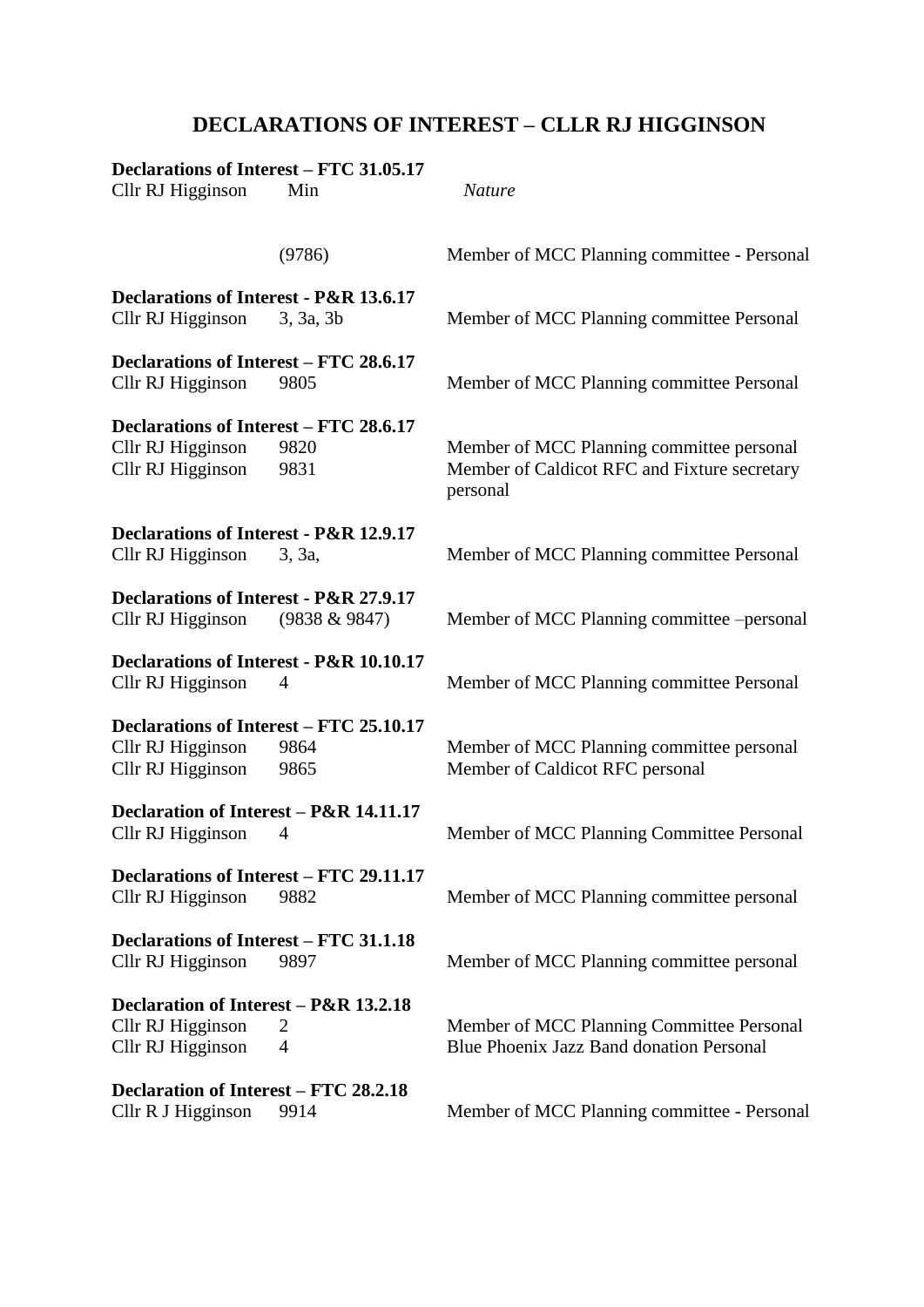| <b>Declaration of Interest - FTC 28.3.18</b><br>Cllr R J Higginson 9928                    |                                                                     | ľ |
|--------------------------------------------------------------------------------------------|---------------------------------------------------------------------|---|
| Cllr R J Higginson 9930 b)                                                                 |                                                                     | ľ |
| <b>Declaration of Interest - FTC 25.4.18</b><br>Cllr R J Higginson 9947                    |                                                                     | ľ |
| <b>Declarations of Interest - FTC 30.05.18</b><br>Cllr R J Higginson                       | 9960                                                                |   |
| Cllr R J Higginson                                                                         | Declarations of Interest - P&R 10.07.18<br>3                        |   |
| Declarations of Interest - FTC 25.07.18<br>Cllr R J Higginson                              | 9996                                                                |   |
| Declarations of Interest - FTC 25.07.18<br>Cllr R J Higginson                              | 9996                                                                |   |
| Cllr R J Higginson                                                                         | Declarations of Interest - P&R 11.09.18<br>$\overline{\mathcal{A}}$ |   |
| Cllr R J Higginson                                                                         | <b>Declarations of Interest - FTC 26.09.18</b><br>10016             |   |
| Declarations of Interest - P&R 9.10.18<br>Cllr R J Higginson                               | $\overline{\mathcal{A}}$                                            |   |
| <b>Declarations of Interest - FTC 31.10.18</b><br>Cllr R J Higginson<br>Cllr R J Higginson | 10036<br>PART B ii                                                  |   |
| Cllr R J Higginson                                                                         | Declarations of Interest - P&R 13.11.18<br>3                        |   |
| Declarations of Interest - FTC 28.11.18<br>Cllr R J Higginson                              | 10060                                                               |   |
| Cllr R J Higginson                                                                         | Declarations of Interest - P&R 08.01.19<br>$\overline{\mathcal{A}}$ |   |
| <b>Declarations of Interest – FTC 30.01.19</b><br>Cllr R J Higginson                       | 10079<br>10080                                                      |   |
| Cllr R J Higginson                                                                         | Declarations of Interest – P&R 12.02.19<br>3                        |   |

Member of MCC Planning committee - Personal Member of Caldicot RFC

Member of MCC Planning committee - Personal

Member of MCC Planning committee

Member of MCC Planning committee

Member of MCC Planning committee

Member of MCC Planning committee

Member of MCC Planning committee

Member of MCC Planning committee

Member of MCC Planning committee

Member of MCC Planning committee Member of Caldicot RFC

Member of MCC Planning committee

Member of MCC Planning committee

Member of MCC Planning Committee

Member of MCC Planning Committee Member of Caldicot Rugby Club

Member of MCC Planning Committee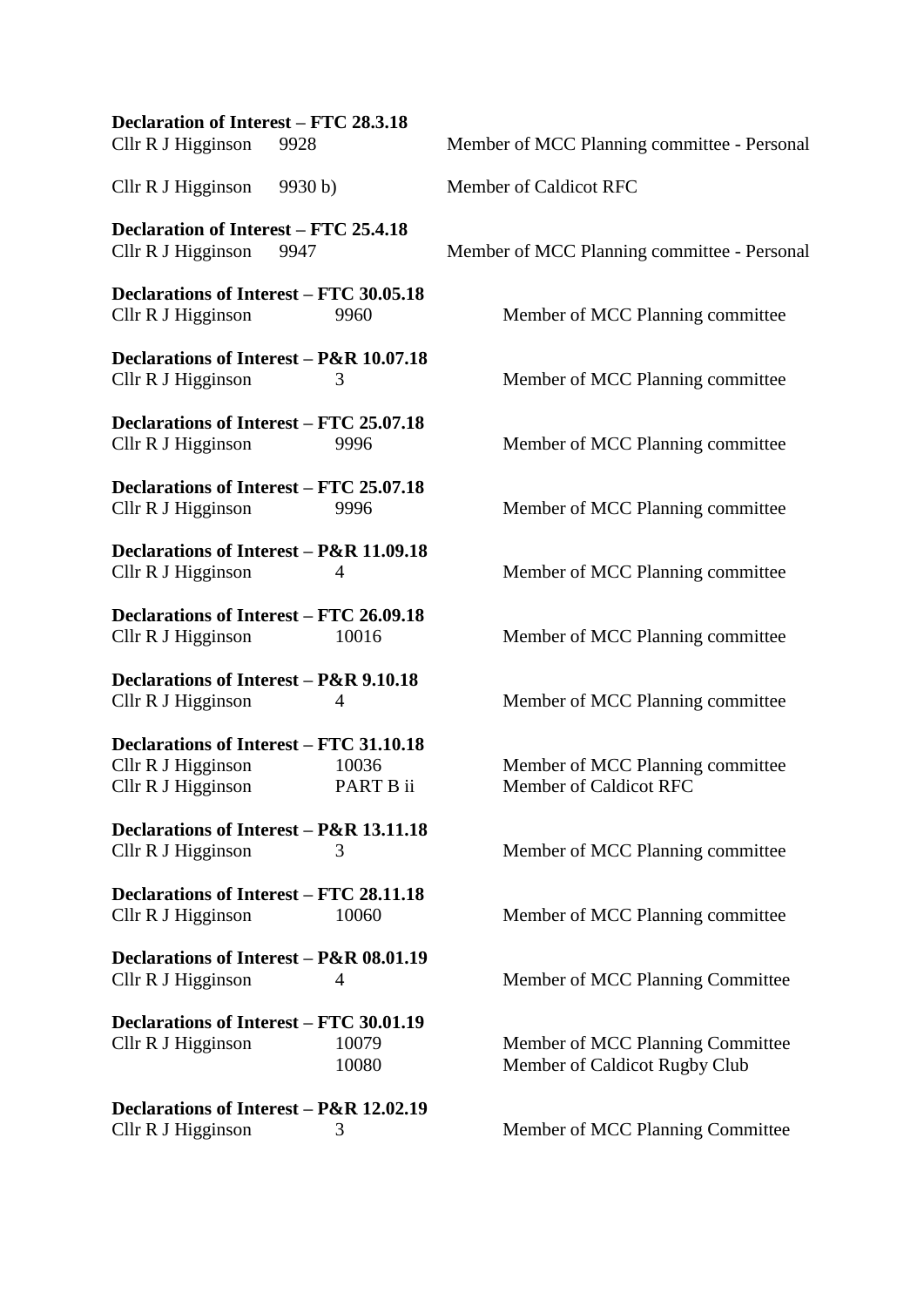| Declarations of Interest - FTC 27.02.19 |          |                                                                                    |
|-----------------------------------------|----------|------------------------------------------------------------------------------------|
| Cllr R J Higginson                      | 10095    | Member of MCC Planning committee                                                   |
| Declarations of Interest – FTC 27.03.19 |          |                                                                                    |
| Cllr R J Higginson                      | 10110    | Member of MCC Planning committee                                                   |
| Cllr R J Higginson                      | 10112    | Blue Phoenix Jazz Band donation                                                    |
| Cllr R J Higginson                      | 10123    | Member of MCC Planning committee                                                   |
| Cllr R J Higginson                      | 10123    | Monmouthshire County Councillor                                                    |
| Declarations of Interest – FTC 24.04.19 |          |                                                                                    |
| Cllr R J Higginson                      | 10131    | Member of MCC Planning committee                                                   |
| Declarations of Interest – FTC 29.05.19 |          |                                                                                    |
| Cllr R J Higginson                      | 10150    | Member of MCC Planning committee                                                   |
| Declarations of Interest – FTC 26.06.19 |          |                                                                                    |
| Cllr R J Higginson                      | 10169    | Member of MCC Planning committee                                                   |
|                                         |          | Declarations of Interest – Meeting with Mon Building Society (prior to P&R 9.7.19) |
| Cllr R J Higginson                      | Mon B.S. | <b>Customer of Monmouthshire Building Society</b>                                  |
| Declarations of Interest – P&R 9.07.19  |          |                                                                                    |
| Cllr R J Higginson                      | 4        | Member of MCC Planning Committee                                                   |
| Declarations of Interest - FTC 26.06.19 |          |                                                                                    |
| Cllr R J Higginson                      | 10186    | Member of MCC Planning committee                                                   |
| Declarations of Interest - P&R13.08.19  |          |                                                                                    |
| Cllr R J Higginson                      | 5a       | Member of MCC Planning Committee                                                   |
| Declarations of Interest - FTC 25.09.19 |          |                                                                                    |
| Cllr R J Higginson                      | 10204    | Member of MCC Planning committee                                                   |
| Declarations of Interest - P&R 12.11.19 |          |                                                                                    |
| Cllr R J Higginson                      | 3        | Member of MCC Planning Committee                                                   |
| Declarations of Interest – FTC 27.11.19 |          |                                                                                    |
| Cllr R J Higginson                      | 10245    | Member of Caldicot Rugby Club                                                      |
|                                         | 10248    | Member of MCC Planning Committee                                                   |
| Declarations of Interest - P&R 10.12.19 |          |                                                                                    |
| Cllr R J Higginson                      | 3        | Member of MCC Planning Committee                                                   |
| Declarations of Interest - P&R 14.01.20 |          |                                                                                    |
| Cllr R J Higginson                      | 3        | Member of MCC Planning Committee                                                   |
| Declarations of Interest – FTC 29.01.20 |          |                                                                                    |
| Cllr R J Higginson                      | 10265    | Member of MCC Planning Committee                                                   |
|                                         |          |                                                                                    |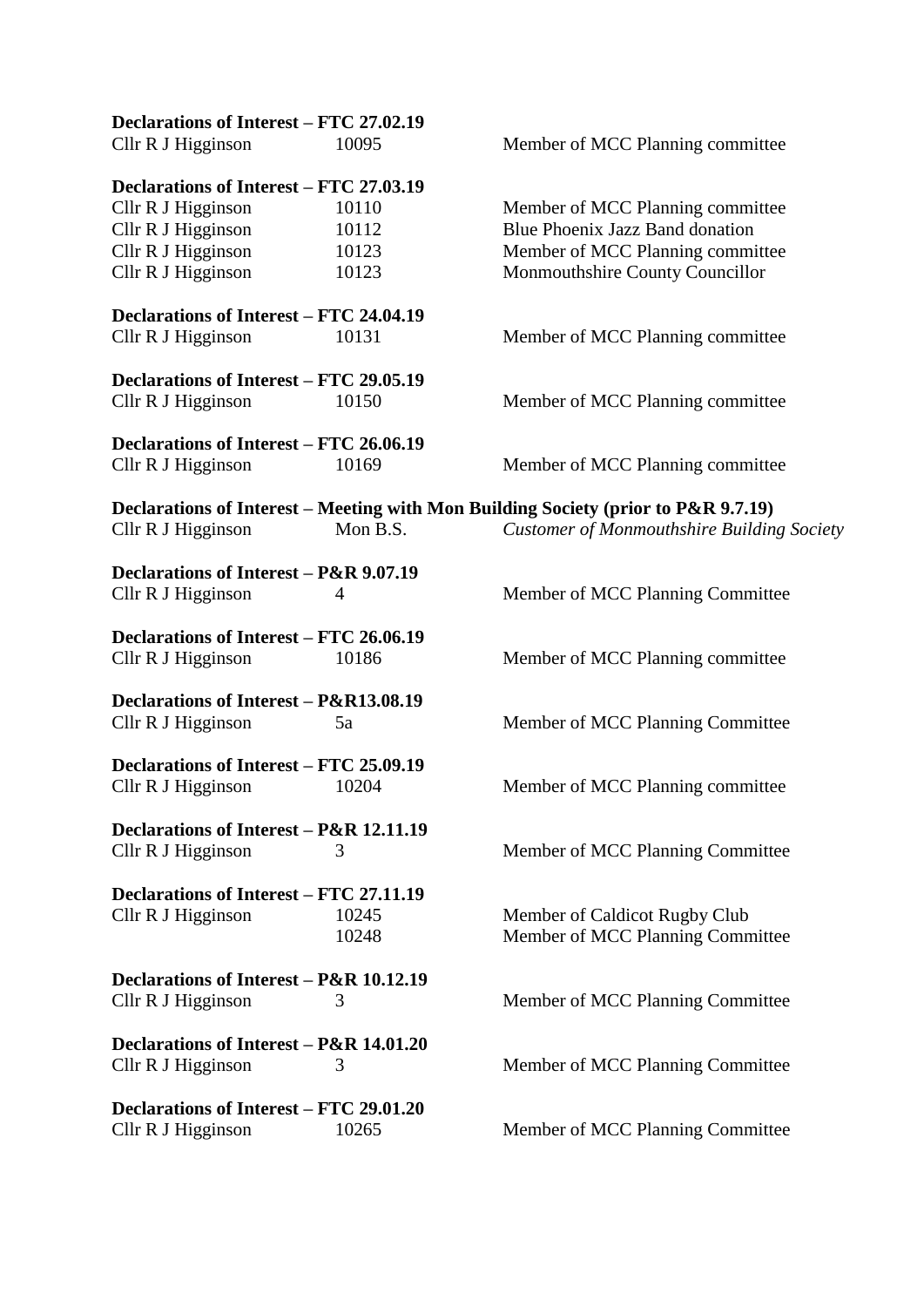| Declarations of Interest - P&R 11.02.20<br>Cllr R J Higginson       | 4                       |
|---------------------------------------------------------------------|-------------------------|
| Declarations of Interest – FTC 26.02.20<br>Cllr RJ Higginson        | 10277                   |
| Declarations of Interest - P&R 10.03.20<br>Cllr R J Higginson       | $\overline{4}$          |
| <b>Declarations of Interest – FTC 24.06.20</b><br>Cllr RJ Higginson | 10293<br>10293<br>10293 |
| <b>Declarations of Interest – FTC 08.07.20</b><br>Cllr RJ Higginson | 10304                   |
| Declarations of Interest - FTC 29.07.20<br>Cllr RJ Higginson        | 10310                   |
| Declarations of Interest - P&R 8.9.20<br>Cllr RJ Higginson          | 3                       |
| Declarations of Interest - FTC 30.9.20<br>Cllr RJ Higginson         | 10317                   |
| Declarations of Interest - FTC 28.10.20<br>Cllr RJ Higginson        | 10335                   |
| Declarations of Interest - P&R 10.11.20<br>Cllr RJ Higginson        | 3                       |
| Declarations of Interest - FTC 25.11.20<br>Cllr RJ Higginson        | 10349                   |
| Declarations of Interest - P&R 8.12.20<br>Cllr RJ Higginson         | 3                       |
| Declarations of Interest - P&R 12.1.21<br>Cllr RJ Higginson         | 3                       |
| Declarations of Interest – FTC 27.01.21<br>Cllr RJ Higginson        | 10362                   |
| Declarations of Interest - FTC 31.03.21<br>Cllr RJ Higginson        | 10386                   |
| Declarations of Interest - P&R 13.4.21<br>Cllr RJ Higginson         | 3                       |

Member of MCC Planning Committee Member of MCC Planning Committee Member of MCC Planning Committee Member of MCC Planning Committee 10293 Referenced plans DM/2020/00343 and 00726 Prejudicial – vice president of Choir Member of MCC Planning Committee Member of MCC Planning Committee Member of MCC Planning Committee Member of MCC Planning Committee Member of MCC Planning Committee Member of MCC Planning Committee Member of MCC Planning Committee Member of MCC Planning Committee Member of MCC Planning Committee Member of MCC Planning Committee Member of MCC Planning Committee Member of MCC Planning Committee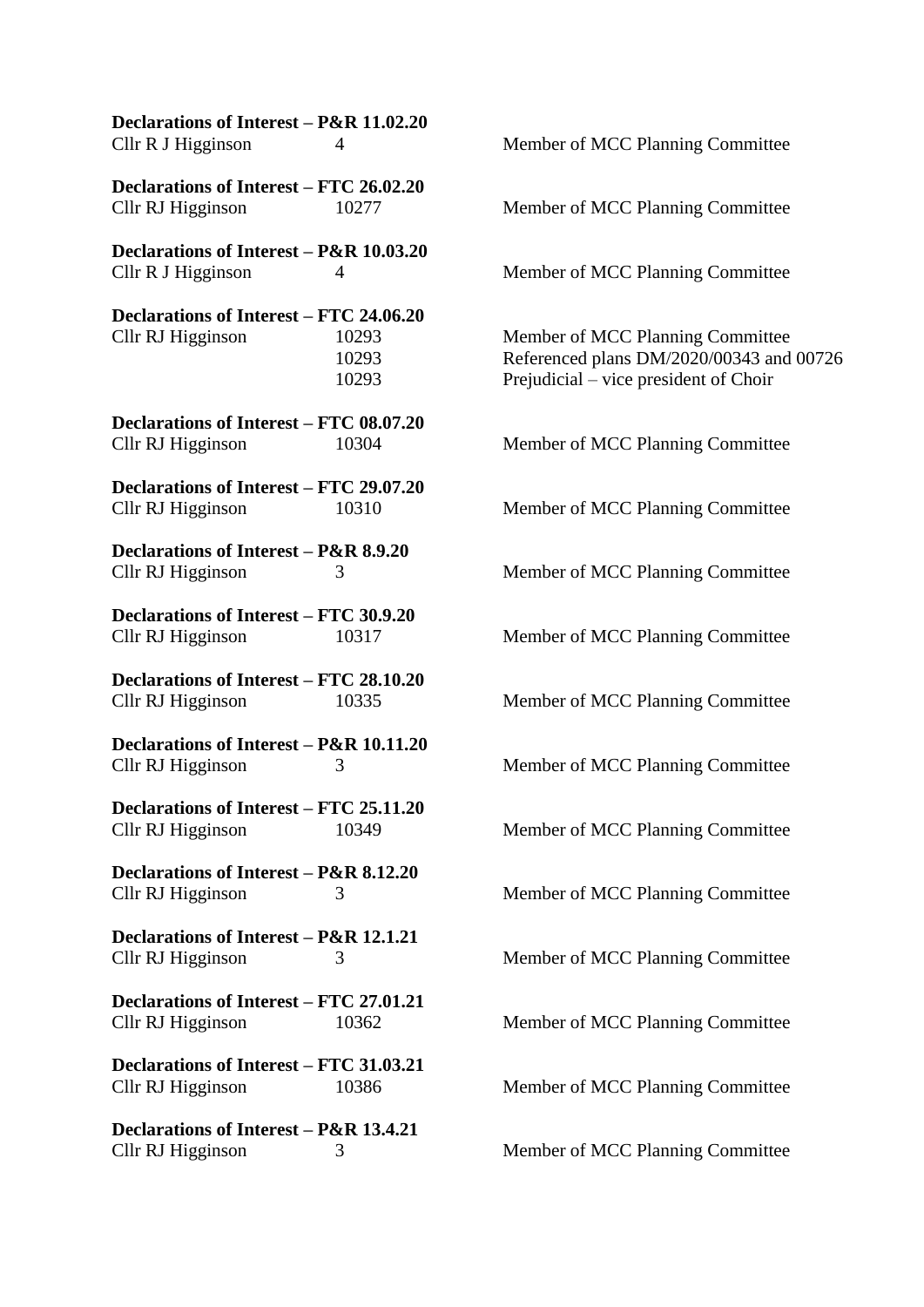| Declarations of Interest – FTC 28.04.21<br>Cllr RJ Higginson                 | 10400            | Member of MCC Planning Committee                           |
|------------------------------------------------------------------------------|------------------|------------------------------------------------------------|
| Declarations of Interest - FTC 26.05.21<br>Cllr RJ Higginson                 | 10413            | Member of MCC Planning Committee                           |
| Declarations of Interest – P&R 8.6.21<br>Cllr RJ Higginson                   | 3                | Member of MCC Planning Committee                           |
| Declarations of Interest - FTC 30.06.21<br>Cllr RJ Higginson                 | 10427            | Member of MCC Planning Committee                           |
| Declarations of Interest – FTC (Extraordinary) 13.07.21<br>Cllr RJ Higginson | 10445            | Member of MCC Planning Committee                           |
| Declarations of Interest – FTC 28.07.21<br>Cllr RJ Higginson                 | 10454<br>10456 i | Member of MCC Planning Committee<br>Member of Caldicot RFC |
| Declarations of Interest – P&R 10.8.21<br>Cllr RJ Higginson                  | 4                | Member of MCC Planning Committee                           |
| Declarations of Interest – FTC 29.09.21<br>Cllr RJ Higginson                 | 10480            | Member of MCC Planning Committee                           |
| Declarations of Interest – P&R 12.10.21<br>Cllr RJ Higginson                 | 3                | Member of MCC Planning Committee                           |
| Declarations of Interest - FTC 27.10.21<br>Cllr RJ Higginson                 | 10503            | Member of MCC Planning Committee                           |
| Declarations of Interest – P&R 09.11.21<br>Cllr RJ Higginson                 |                  | Member of MCC Planning Committee                           |
| Declarations of Interest – FTC 24.11.21<br>Cllr RJ Higginson                 | 10520            | Member of MCC Planning Committee                           |
| Declarations of Interest – P&R 11.01.22<br>Cllr RJ Higginson                 | 3                | Member of MCC Planning Committee                           |
| Declarations of Interest – FTC 26.01.22<br>Cllr RJ Higginson                 | 10542            | Member of MCC Planning Committee                           |
| Declarations of Interest – P&R 08.02.22<br>Cllr RJ Higginson                 | 4                | Member of MCC Planning Committee                           |
| Declarations of Interest – FTC 23.02.22<br>Cllr RJ Higginson                 | 10563            | Member of MCC Planning Committee                           |